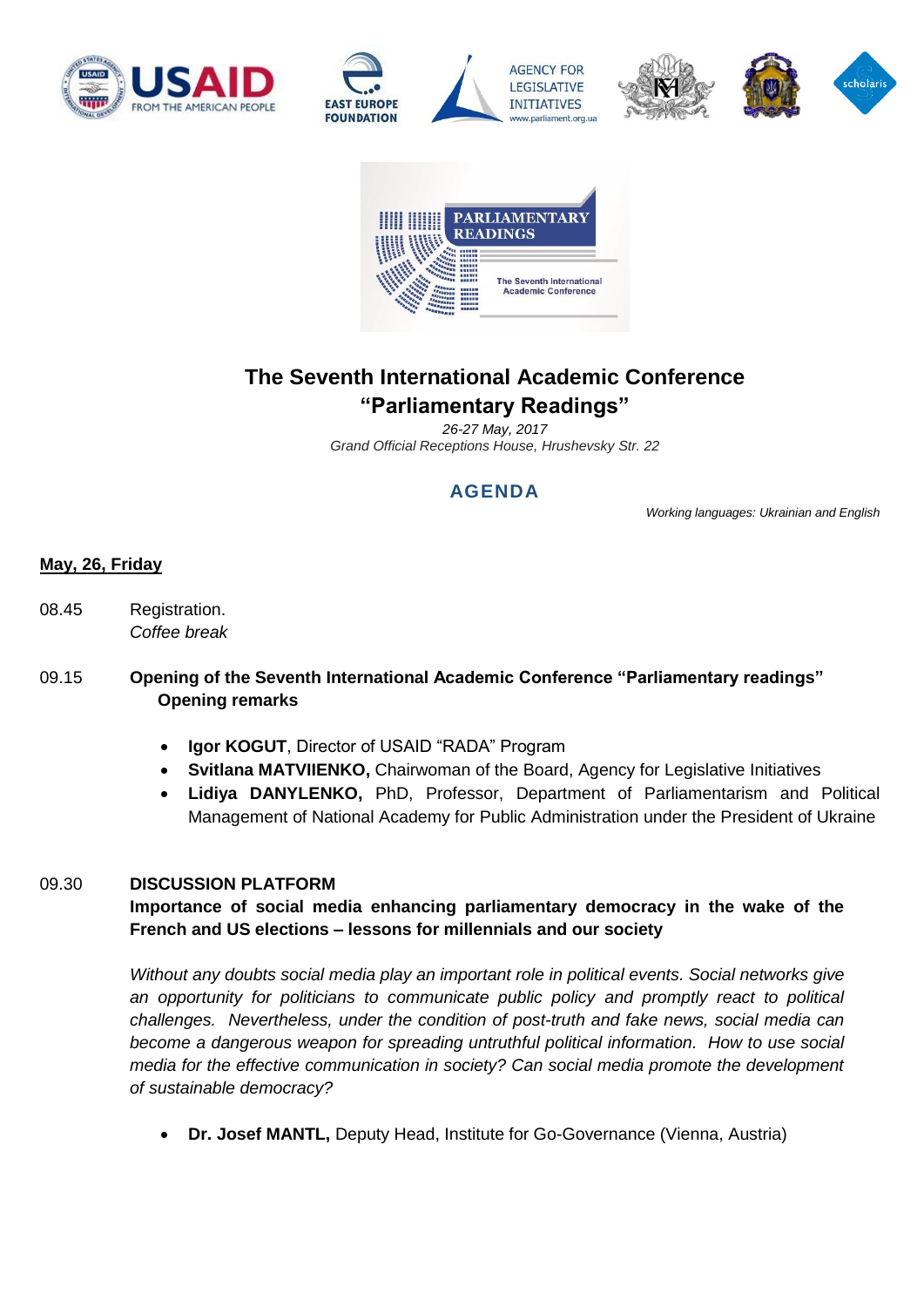# 11.30 **DISCUSSION PLATFORM**

### **How to build an effective and transparent parliament in Ukraine?**

### **Moderator: Svitlana ZALISHCHUK,** Member of Verkhovna Rada of Ukraine

*Evaluating Ukrainian parliament's efficiency by the quantity of draft and adopted laws which is a trend of recent years has led to the "legislative tsunami" in the Verkhovna Rada and laws being unattached to public policies. Legislative process in Ukraine, often chaotic and unpredictable, calls for systemic changes focusing on reinforced coordination between subjects of legislative initiative. This can be achieved, first and foremost, through an internal reform and strengthening of institutional capacity of the Verkhovna Rada. Parliamentary reform, progress of which is constantly criticized, should address issues from organization of parliamentary schedule, cooperation with civil society to the role of factions and committees in policy making. The experience of countries with developed parliamentary democracy, Germany, for instance, shows that such transformations require political will and patience. How to improve communication between the parliament and the government? How to make the Verkhovna Rada's performance fit strategic planning during policy making? How to make the parliament effective and transparent based on international best practices?*

- **Jan MENZER,** Foreign Policy Advisor, Political Consultant to the CDU Foreign Affairs specialist and German MP Dr. Johann Wadephul (Berlin, Germany)
- **Oleksandr PISKUN,** Democracy Project Management Specialist, Office of Democracy and Governance U.S. Agency for International Development
- **Oleksandr ZASLAVSKY,** Deputy Chairman of the Board, Agency for Legislative Initiatives
- **Jonathan MURPHY,** Senior Parliamentary Advisor and Team Leader, EC-UNDP Rada for Europe Project at UNDP Ukraine
- 13.00 *Lunch*

# 14.00 **DISCUSSION PLATFORM**

# **Ukrainian and worldwide practices of researching the internal parliamentary processes. Theory and practice**

# **Moderator: Olga ZHMURKO,** Roma Program Initiative Director, Renaissance Foundation

*Periodic and meaningful evaluation of parliament is an important instrument for providing its effective work and the increase of the level of citizens' trust. Research methods of parliamentary activity is an important topic for both institutes of the civic society and for scientists. The discussion is focused on such issues as what kind of data about Verkhovna Rada activity are accessible and which methods can be implemented for analysis* 

- **Volodymyr PANIOTTO,** PhD, Professor, Lecturer of the Sociology Department, Director of the Kyiv International Institute of Sociology (KIIS)
- **Oleksandr DYSHLEVYY,** Director, "Social indicators" Centre
- **Anatoliy BONDARCHUK,** Head of the Project of the Civil Network OPORA in frame of the USAID Rada Program
- 15.30 **Presentation of research**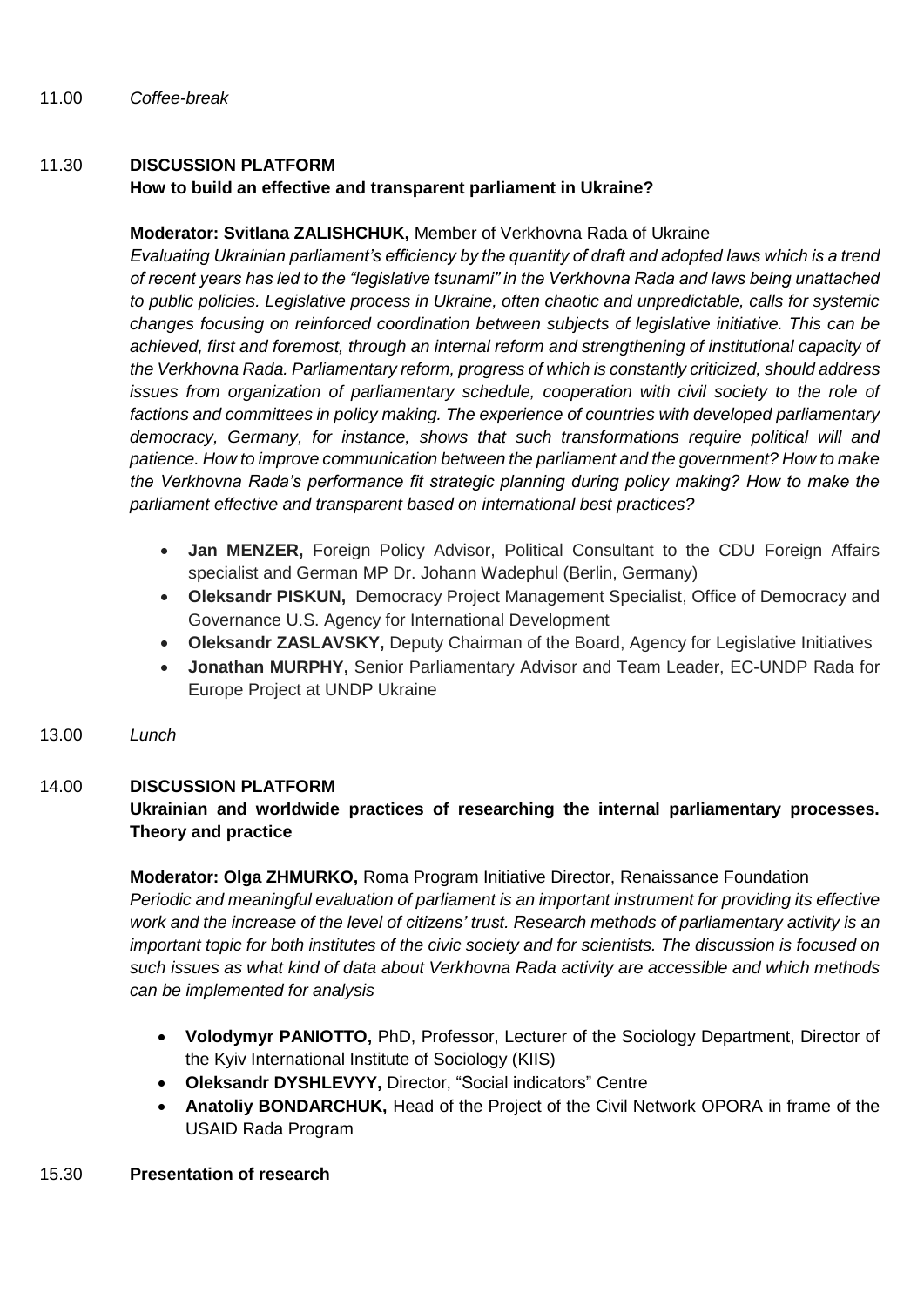**Moderator: Olena IVASHCHENKO,** PhD, Research Fellow, Institute of International Relations,

- National Taras Shevchenko University of Kyiv
	- **Research methodology of internal parliamentary processes in connection with methodology of law-making**
		- (Mykhaylo KOSTYTSKYY, Kyiv, Ukraine)
	- **Parliament in the focus of selection theory: designing the research methodology of MPs**
		- (Denys YAKOVLYEV, Kyiv, Ukraine)
	- **The theory of practice, habitus, field and capital of Pierre Bourdieu in the research of internal parliamentary processes** (Oleksandra IVANIUK, Liublin, Poland)
	- **The problem of increasing transparency, predictability, efficiency and transparency of the process of the Verkhovna Rada of Ukraine** (Lusine AKOPYAN, Kyiv, Ukraine)
	- **Transparency and openness of the Parliament in the context of civic trust** (Yulia BIDENKO, Odesa, Ukraine)
	- **Accountability of the Verkhovna Rada of Ukraine: realities and prospects** (Maksym ROMANOV, Dnipro, Ukraine)
	- **The independent expert monitoring as an innovative institution of public administration** (Anatoliy SHYSHAK, Kyiv, Ukraine)

# 17.00 **Closing the first working day of the Conference**

# **May, 27, Saturday**

10.00 Registration *Coffee-break*

#### 10.30 **Presentation of research**

**Moderator: Olena IVASHCHENKO**, PhD, Research Fellow, Institute of International Relations, National Taras Shevchenko University of Kyiv

 **Organization of cooperation of parliament and government of Ukraine: problems and ways of solution**

(Natalya MALYSHKINA, Kharkiv, Ukraine)

- **Legal regulation of parliamentary immunity: comparative analysis of national legislation and legislation of foreign countries** (Iryna RYZHUK, Khmelnytskyy, Ukraine)
- **Problem of sticking to the election programmes by political parties**  (Kira NECHAY, Kyiv, Ukraine)
- **The influence of the Constitutional Court of Ukraine on activity of parliament in the aspect of providing rights and freedoms** (Maksym BABAK, Zaporizhia, Ukraine)
- **Characteristics of parliamentarism of Federal Republic of Germany, Austrian Republic and Switzerland – comparative analysis** (Pylyp DEMCHENKO, Kyiv , Ukraine)